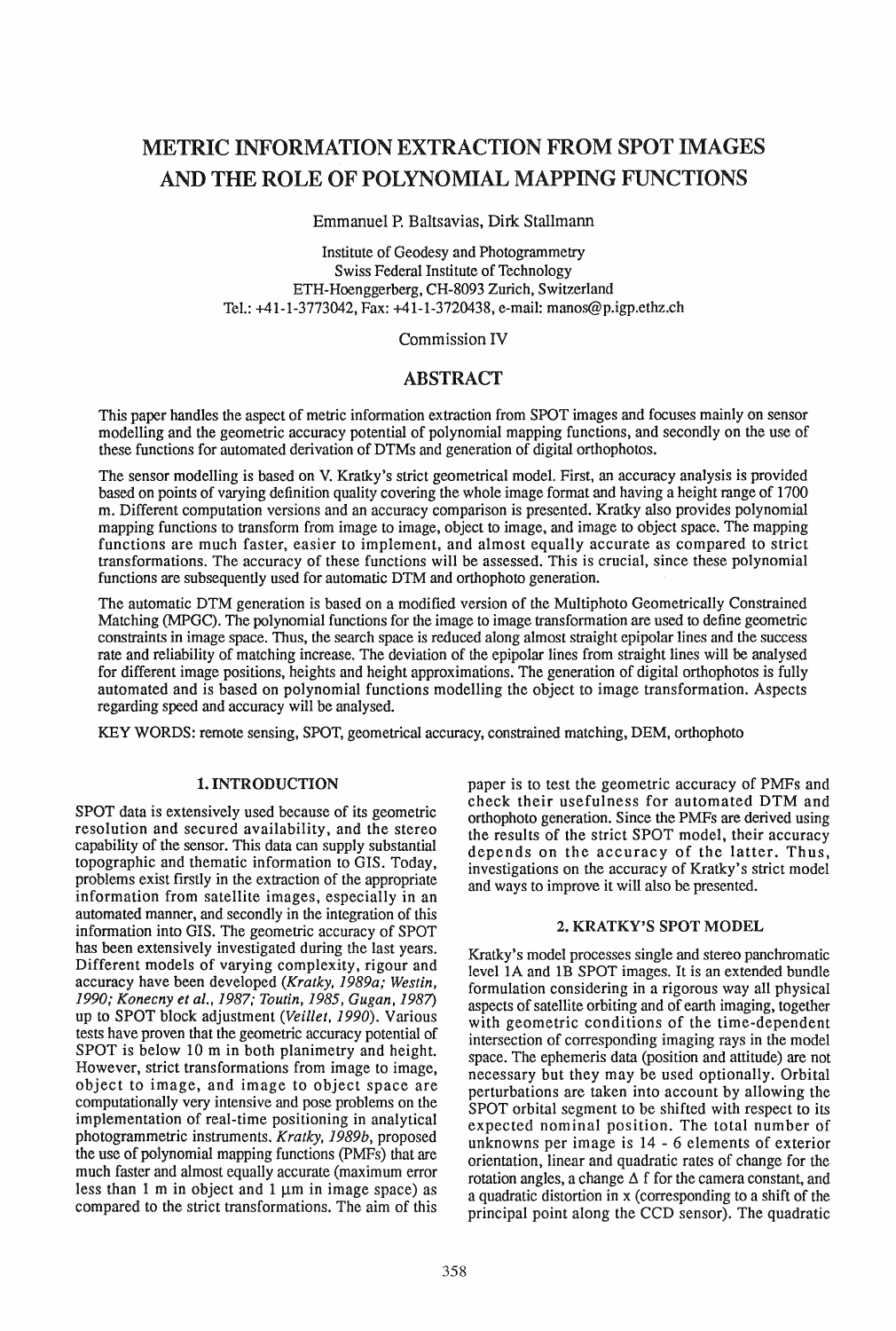rates may be dropped (linear model). Six weighted constraints keep the orbital positions of the two sensors within statistical limits from the expected nominal orbits or the ephemeris data. Twelve absolute constraints are enforced in order to keep projection centres moving strictly along appropriate elliptical orbital segments. Thus, linear and quadratic rates of change in X, Y, Z, which are eventually used as given values, are calculated. The minimum number of full control points is 4 for the linear model of attitude changes and 6 for the quadratic.

### 3. TEST DATA

A stereo SPOT panchromatic level 1A model over W. Switzerland was acquired (Figure 1). The inclination of the sensor's optical axis was  $23.4'$  R and  $19.2'$  L respectively, leading to a B/H ratio of ca. 0.8. The acquisition dates were 20.7.1988 and 27.8.1988 with significant radiometric differences between the two images, particularly in agricultural areas. The elevation range was 350 - 3000 m. The following preprocessing was applied to the original digital images:

- reduction of periodic and chess pattern noise
- Wallis filtering for contrast enhancement
- Wallis filtering for edge enhancement (optional)

136 points of good to very poor definition covering the whole image format and with a height range of 350 -

2100 m were used as control and check points. They were measured with an accuracy of approx. 5 m in 1:25,000 topographic maps. Their pixel coordinates were measured in one image manually, and in the second (a) manually, and (b) with least squares template matching using the first image as reference. The following versions were computed with Kratky's model:

(a) linear versus quadratic rates of change for the rotation angles

(b) 6, 10, and 30 control points

(c) pixel coordinates of second image determined manually versus through matching

The results (without exclusion of any point) are listed in Table 1.

The linear and quadratic models give similar results. This was the case in previous investigations too. The quadratic model gives slightly better results in Y, but worse results in Z with 6 control points. There is a big improvement in Z from 6 to 10 control points but no improvement from 10 to 30 points. There is an large improvement in Z when the pixel coordinates in the second image are measured by matching. For the 10 control point version, the manual measurements lead to a by 85% worse RMS in Z as compared to the matching measurements! Version linear. 10 control points, matching measurements was selected for the further work.



Figure 1 SPOT stereo model with 10 control points. The test region for orthophoto generation (map sheet 1225) is also marked.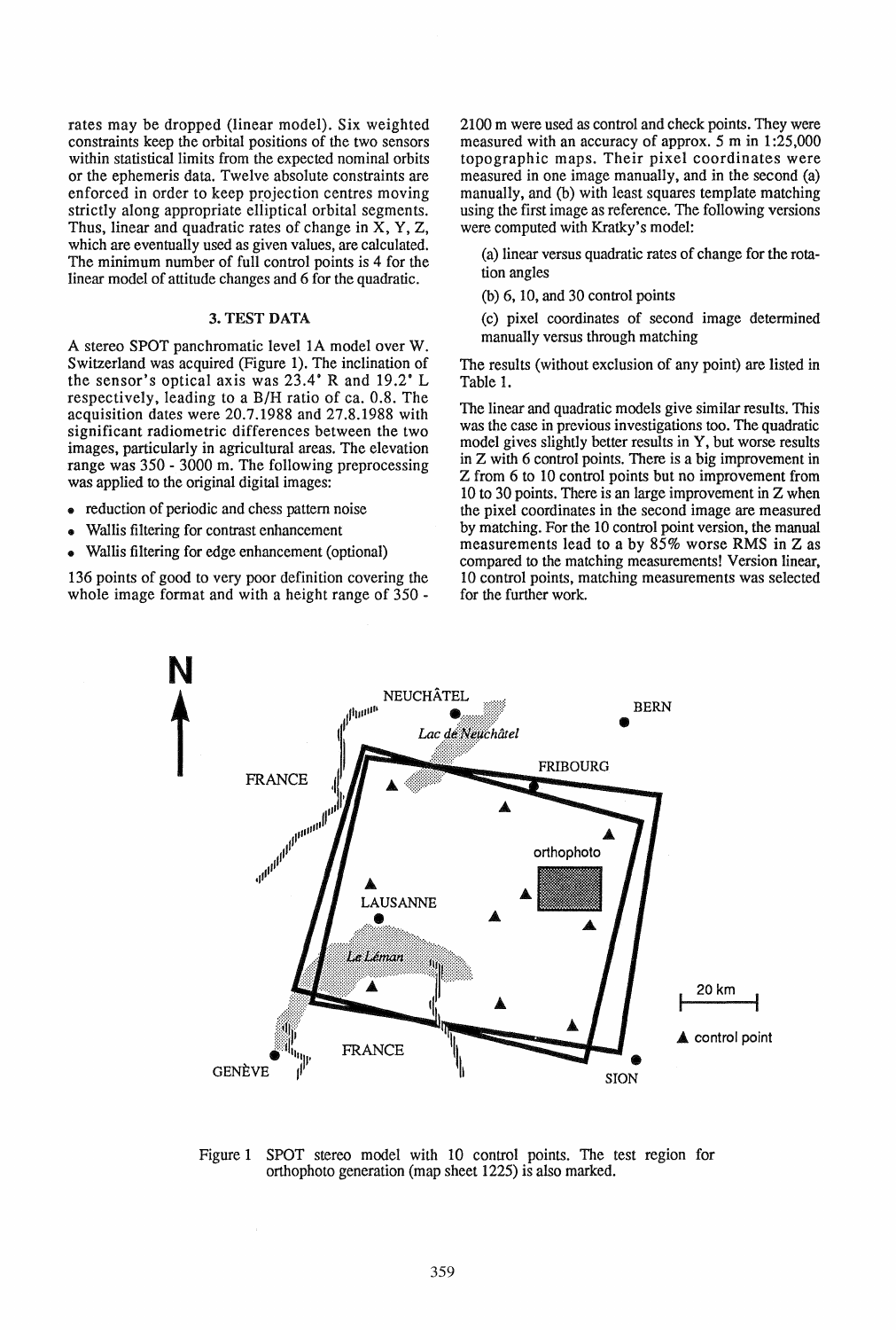| Version <sup>®</sup>    |                                   | $s_0$ <sup>†</sup> | RMS of control points [m] |            |                         | Number                | RMS of check points [m] |              |              |
|-------------------------|-----------------------------------|--------------------|---------------------------|------------|-------------------------|-----------------------|-------------------------|--------------|--------------|
|                         |                                   |                    | X                         | Y          | Z                       | οf<br>check<br>points | X                       | Y            | Z            |
| L6<br> Q6               | $\operatorname{man}^{\mathsf{F}}$ | 6.1<br>8.8         | 2.7<br>2.3                | 2.1<br>0.5 | $\overline{3.6}$<br>4.0 | 130<br>130            | 8.6<br>8.7              | 10.0<br>9.7  | 14.0<br>16.0 |
| L <sub>10</sub><br> Q10 |                                   | 5.4<br>5.1         | 2.3<br>2.5                | 3.0<br>2.1 | 3.7<br>3.3              | 126<br>126            | 8.8<br>8.8              | 9.1<br>8.9   | 11.5<br>11.8 |
| L30<br>Q <sub>30</sub>  |                                   | 6.0<br>6.0         | 4.2<br>4.2                | 3.6<br>3.4 | 4.2<br>4.3              | 106<br>106            | 8.5<br>8.5              | 9.1<br>9.1   | 11.4<br>11.3 |
| $\overline{L6}$<br>Q6   |                                   | 5.6<br>3.8         | 1.4<br>1.0                | 2.9<br>0.2 | 1.0<br>1.4              | 130<br>130            | 8.9<br>8.9              | 10.9<br>10.3 | 12.0<br>14.1 |
| L10<br>$ Q10\rangle$    | match                             | 5.2<br>4.1         | 2.0<br>1.7                | 3.3<br>1.8 | 3.5<br>3.1              | 126<br>126            | 9.0<br>9.1              | 10.3<br>9.9  | 6.3<br>6.4   |
| L30<br>Q30              |                                   | 6.0<br>5.7         | 4.0<br>3.8                | 4.2<br>3.9 | 4.7<br>4.3              | 106<br>106            | 9.3<br>9.5              | 9.3<br>9.3   | 7.0<br>7.0   |

Table 1 Precision and accuracy measures for Kratky's SPOT model using different versions

\*L. Q ................. linear and quadratic model respectively

tso ...................... a posteriori standard deviation of unit weight

:j:man .................. pixel coordinates in second image measured manually

\*\*match .............. pixel coordinates in second image measured by least squares matching

#### 4. FAST POLYNOMIAL MAPPING FUNCTIONS

After the strict SPOT model is estimated the PMFs are derived by the following approach (Figure 2). A 5 x 5 regular grid is defined in the left image. By using the results of the rigorous solution and three heights (the minimum and maximum of the scene, and their average), map coordinates for 75 object points are computed. These are projected in the right image again using the rigorous solution. By using the known coordinates in all three spaces, the coefficients of polynomial functions to map from image to image. image to object, and object to image space (in both directions, i.e. 6 polynomials altogether) are computed by least squares adjustment. Thereby. the object space is reduced to two dimensions by extracting the elevation, i.e. Z is an independent parameter connecting all three spaces. One polynomial is computed for each coordinate to be determined, and for the mappings involving the object space separate polynomials are determined for left and right image. The degree of the transformation, the number and the form of needed terms were determined experimentally. The degree of the polynomials is 3 - 4 with 11 - 16 terms. Kratky provides for each mapping two sets of polynomials, a basic and an extended. The extended has two more terms involving mainly powers of y or Y. It should be used if the quadratic model was used in the rigorous solution. If the linear model was used, then the basic polynomials suffice. A similar, although less accurate, approach with five, instead of three, heights is also used by the algorithm of the company TRIFID which is integrated in the Intergraph Digital Photogrammetric

Station 6287 for SPOT modelling and digital orthophoto generation.

In our tests the PMFs (basic model) were determined after the previously mentioned rigorous solution with the linear model, 10 control points and the matching measurements. The pixel and object coordinates of the 136 points were determined by the PMFs and compared to their known values. The differences did not exceed 1 m in object and  $1 \mu m$  in image space, thus verifying Kratky's results. The accuracy of PMFs was also tested by another method. By using the image to image PMFs and three out of the four pixel coordinates  $(x', y', x'', y'')$  of each point, the heights can be determined and compared to the known values. This was done for the triplets  $(x', y', x'')$ ,  $(x'', y'', x')$ ,  $(x', y', y'')$ ,  $(x'', y'', y')$ . The last two cases gave RMS errors of ca. 135 m, which is not surprising since the image base is approximately in the x direction. The first two cases gave the same RMS of 6.2 m which is identical to the results of the rigorous solution.

Having established that the PMFs are fast and accurate enough the next step was their integration in image matching for DTM generation.

#### S. MODIFIED MPGC USING PMFs FOR AUTOMATIC DTM GENERATION

Automatic DTM generation from SPOT images has been extensively pursued and is particularly attractive for poorly mapped countries. Many algorithms have been developed but none exploits geometric information from the SPOT sensor to guide and support the matching. A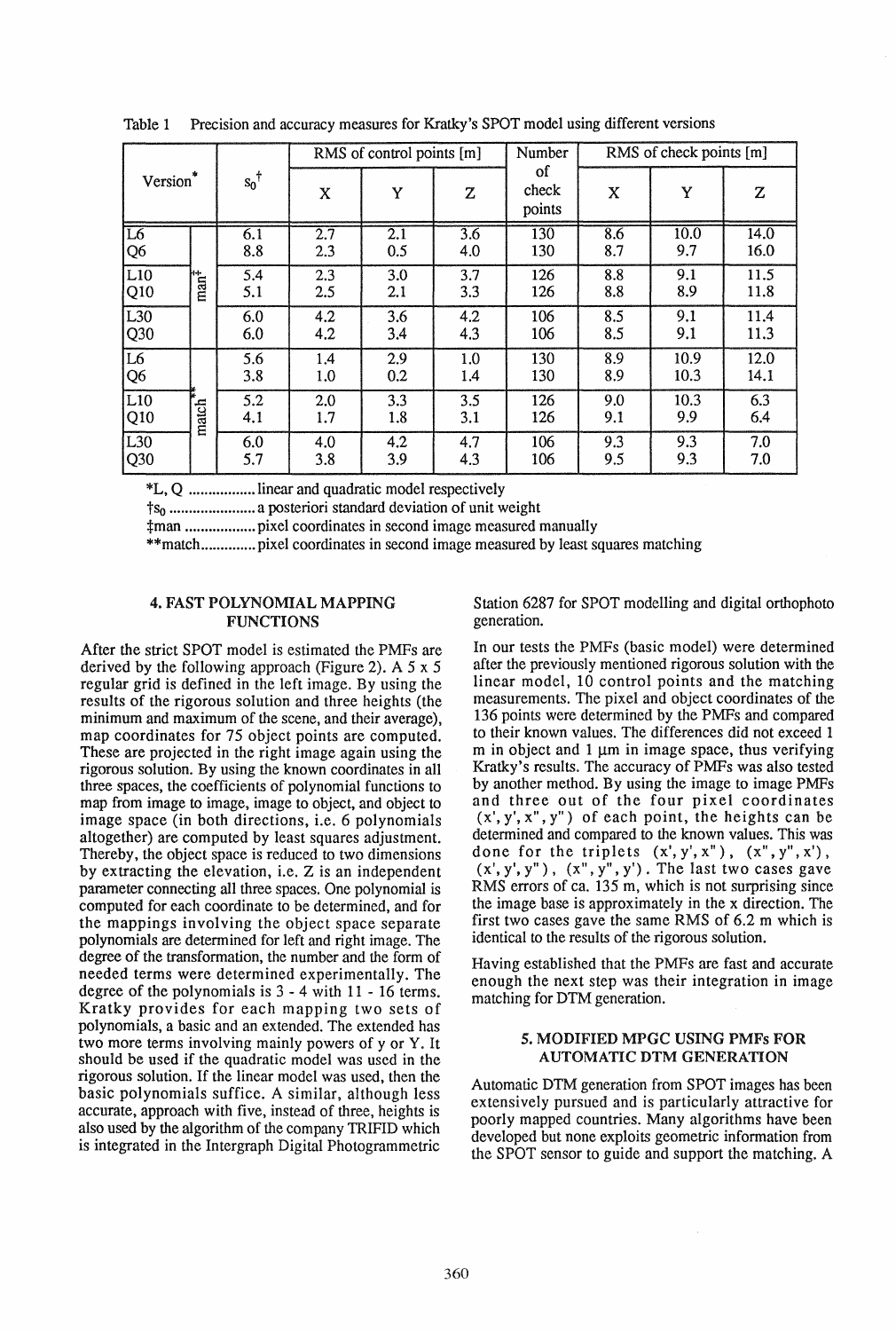

Figure 2 Derivation of fast polynomial mapping functions

reason for that is the fact that the SPOT sensor is linear and thus the perspective relations are valid only within an image line. It was often stated that the epipolar geometry does not exist for SPOT images and that resampling to epipolar images requires a DTM. However, strictly speaking the epipolar geometry does not even exist for frame cameras (which is why most bundle adjustment programs use additional parameters). So, the aim of our investigations was to check to what extent by using Kratky's PMFs an epipolar geometry could be established.

To check that. the following approach was used. A height error  $\Delta z$  (two versions;  $\Delta z = 50$  m and 100 m) was added and subtracted to the known heights of the 136 points. For each point. these two erroneous heights and the image to image PMFs were used to transform the pixel coordinates of the left image in two points in the right image. They defined a straight line which passed through the known correct pixel coordinates of the point. The question that had to be answered was whether by arbitrarily changing the height, the projection by using PMFs of the left point in the right image would fall on this straight line, i.e. whether this straight line was the epipolar line (Figure 3). Thus, the known height was sequentially incremented by 25 m in positive and negative direction (leading to object points like  $P_n$  in Figure 3). and the projection of the left point in the right image and its distance from the straight line were computed. This distance is a measure of deviation from straight epipolar lines. The results for all 136 points are listed in Table 2. The results are identical for both versions of  $\Delta z$ , and for positive and negative increments. As it can be seen from the table a deviation of 0.25 pixels is reached only with a height error of over 7 km! Since such errors are impossible. even more for matching

which requires good approximations in order to be successful, straight epipolar lines can be assumed.

| Threshold of<br>distance to the<br>straight line<br>[pixel] | Mean Z error to<br>reach the<br>threshold<br>[km] | Standard<br>deviation of Z<br>error to reach<br>threshold<br>[km] |  |  |
|-------------------------------------------------------------|---------------------------------------------------|-------------------------------------------------------------------|--|--|
| 0.25                                                        | 7.44                                              | 0.15                                                              |  |  |
| ሰ ና                                                         | 10.53                                             | 0.21                                                              |  |  |
|                                                             | 14.90                                             | 0.30                                                              |  |  |
|                                                             | 21.08                                             | 0.42.                                                             |  |  |

Table 2 Deviations from a straight epipolar line for different height errors

The above knowledge was used to modify the Multiphoto Geometrically Constrained Matching (Baitsavias, 1992) for automatic DTM generation. The points to be matched were selected in one of the two images (reference image). For each point, by using a height approximation and an error  $\Delta z$  as above, the epipolar line in the other image was determined. If only approximations for the pixel coordinates exist, then a height approximation can be derived by the image to image PMFs from the pixel coordinates of the point in the reference image and the x pixel coordinate in the other image. Weighted geometric constraints force the matching to search for a corresponding point only along the epipolar line. This reduction of the search space from 2-D to 1-D increases the success rate and reliability of the matching results.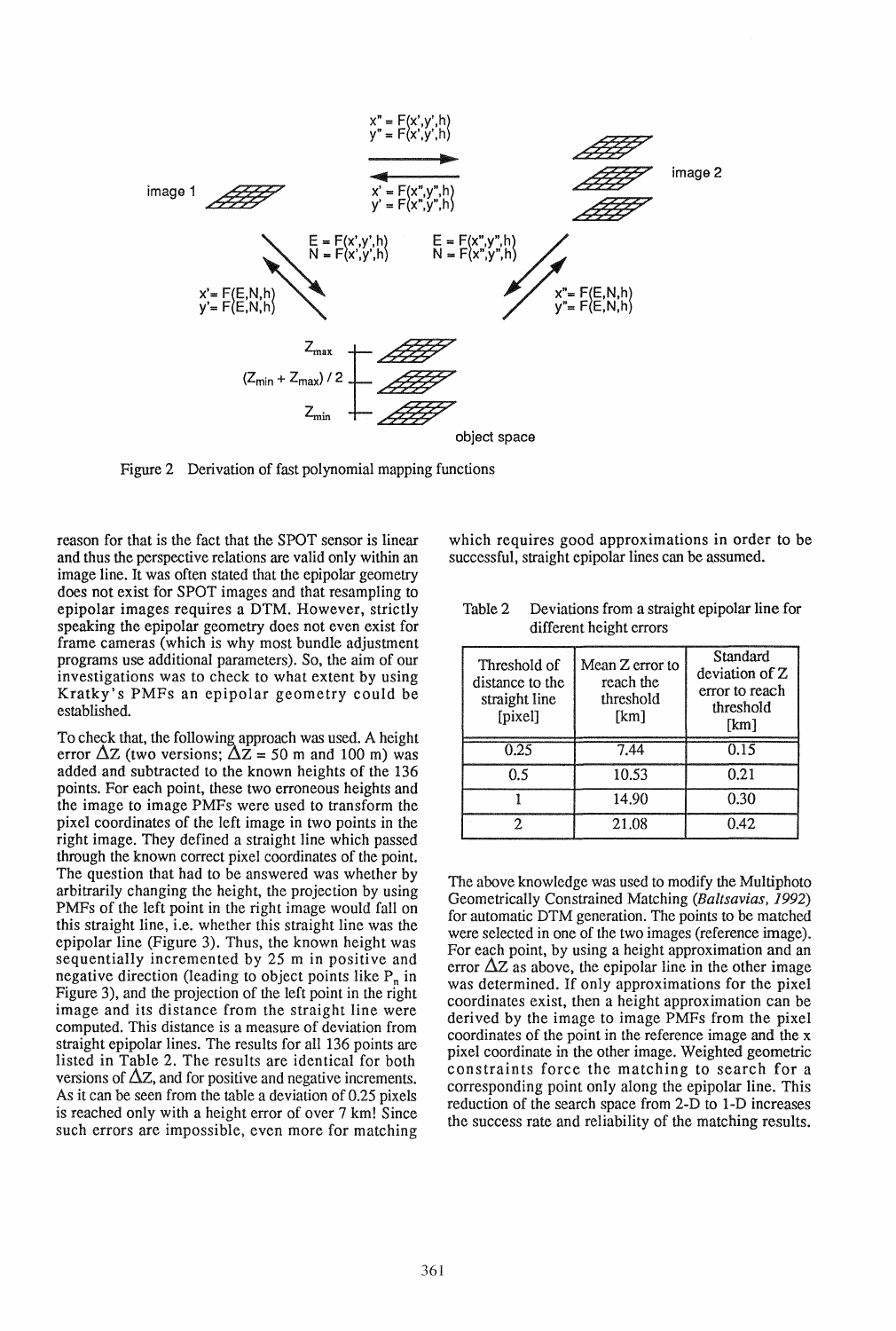Additionally. less iterations are required and the DTM production time is decreased. More details on this matching approach and extended tests are published in *Baltsavias* and *Stallmann, 1992.* 

# 6. DIGITAL ORTHOPHOTO GENERATION

The object to image PMFs were used to transform a DTM into SPOT images for orthophoto generation. The PMFs, while being very accurate, offer tremendous advantages regarding speed, a crucial factor for orthophoto production. The speed can be further increased by suitable factorisation. As an example let's consider the basic object to image polynomial

$$
F(E, N, h) = aTp
$$
 (1)

with

$$
a^{T} = (1 h E N h E h N E^{2} EN N^{2} h E^{2} E^{3} E^{2} N h^{2} EN h E)
$$
 (2)

$$
\mathbf{p}^* = (p_1 \ p_2 \ \dots \ p_{14}) \tag{3}
$$

involving 30 multiplications and 13 additions. By a suitable factorisation its form changes to

$$
p_1 + h (p_2 + Ep_5 + Np_6)
$$
  
+ E (p<sub>3</sub> + E (p<sub>7</sub> + h p<sub>10</sub> + Ep<sub>11</sub> + Np<sub>12</sub>) ) (4)  
+ N (p<sub>4</sub> + Np<sub>9</sub> + E (p<sub>8</sub> + h (hp<sub>13</sub> + Np<sub>14</sub>)))

involving 14 multiplications and 13 additions. Even larger computational savings can be achieved by using incremental updating of the results of the previous pixel within the column (or row). Updating in column direction is faster than row updating as there are less terms involving N than E. The first pixel of each column can be updated from the results of the first or last pixel of the previous column. The implementation of this approach involves 5 multiplications and 8 additions, and for the first pixel of the columns 7 multiplications and 14 additions. The respective number for the extended PMFs is 5 multiplications and 9 additions, and 8 multiplications and 16 additions. A speed increase of factor 3 in comparison to equation (4) has been achieved. An orthophoto of a whole SPOT scene, using bilinear interpolation, needs only 15 min. on a Sparcstation 2. This is faster than other much more expensive digital orthophoto systems that utilise special hardware (the  $PRI<sup>2</sup>SM$  workstation of  $I<sup>2</sup>S$  for example needs 20 min.).

The accuracy of the orthophotos produced by the PMFs is very good. In *Baltsavias et al.,* 1991 accuracies (RMS) of 5 m - 6 m are reported. Hammon, Jensen, Wallen and Assoc., a California based company that has integrated our software within ARC/INFO, made tests with 8 SPOT scenes having big height ranges (up to 60 m - 4200 m).



Figure 3 Approximation of epipolar geometry for SPOT images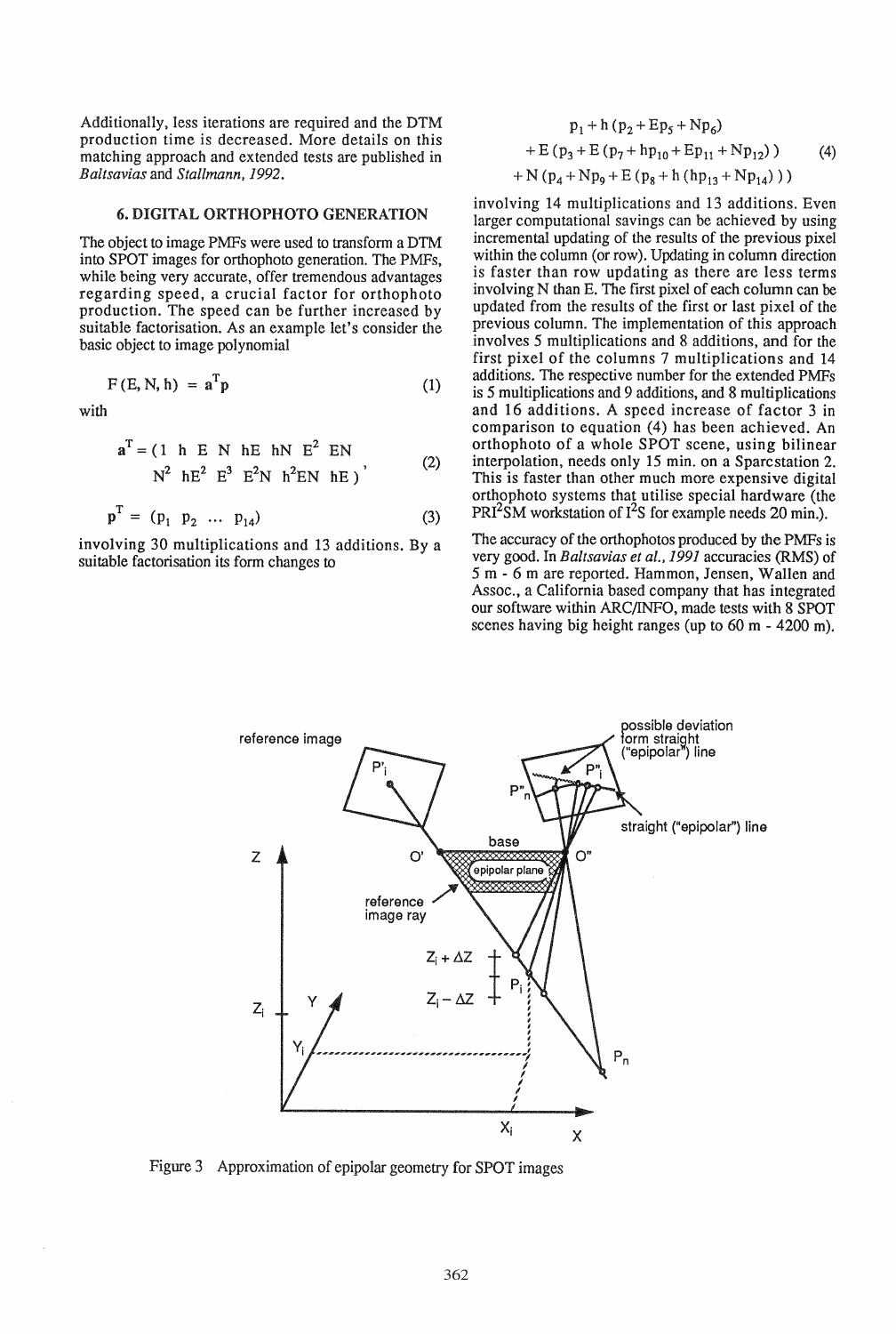For the orthophoto production the USGS 30 m DTM was used. The accuracy (RMS) was within 40 ft, and for some scenes less than 30 ft, against the USGS 7.5 min. topographic map.

Digital orthophotos were also produced with the above mentioned SPOT data in W. Switzerland (Figure 4). The 25 m Swiss DTM of the 1 :25,000 map sheet 1225 (see Figure 1) having an RMS accuracy of 4.1 m and covering an area of  $17.5 \times 12$  km was used for the orthophoto generation. The height range was 680 m - 2150 m. Orthophotos were produced using both images of the stereo pair and four different versions. In all orthophotos the orthophoto pixel spacing was 8.333 m and the interpolation bilinear. The implementation of the PMFs was either by the incremental approach (fast version) or by using equation (4) (slow version).

Version 1: DTM densification by factor 3, projection using basic PMFs (from linear model), fast

Version 2: DTM projection with basic PMFs (linear model), threefold densification of anchor points, fast

Version 3: like version 1 but slow

Version 4: like version 3 but using extended PMFs from quadratic model

A version like version 3 but with extended PMFs from the linear model gave the same results as version 3. A version like version 4 but with anchor point densification instead DTM densification gave the same results as version 4.

The accuracy of the orthophotos were tested in two ways. The first test was a relative (inner) accuracy test comparing the orthophotos of the same version from the two SPOT images. Corresponding points should ideally have the same pixel coordinates. By using template matching the actual parallaxes (i.e. planimetric map coordinate differences) were detected. Version 1 showed increasing parallaxes of up to many pixels (mainly in x) while moving from left to the right part of the orthophoto. Version 2 showed a similar behaviour but less pronounced. Versions 3 and 4 showed a very good

(subpixel) closure between left and right orthophoto, whereby version 4 was slightly superior in y. The reason for this behaviour lies in rounding errors that in the case of the incremental approach are accumulating. Since the processing starts from the top left corner and proceeds columnwise, it is clear that the errors for versions 1 and 2 increase in the right part of the orthophoto. This increase is enhanced by the fact that the heights are larger **in** the right part of the image. Version 2 gives better results than version 1 (and it is also faster) because less DTM points (by a factor 9) are transformed with the PMFs and thus less errors are accumulated. The errors are larger in x than in y because the PMF coefficients in x are larger than in y. To reduce these errors (a) double precision variables should be used (which was the case in the current implementation; however, the heights and the X, Y coordinates of the DTM origin are 4-byte real variables), and (b) the first pixel of each column should be computed by using equation (4). Thus, errors can accumulate only within one column. By computing strictly (i.e. by equation  $(4)$ ) the pixel coordinates of not the first but the middle line of the orthophoto, the accumulation of errors within one column can be reduced to half its length. If these precautions are not met and the optimal accuracy is sought for, then the slow version should be used. In this case it is irrelevant whether DTM or anchor point densification is used, but the latter should be preferred as it is faster.

The second test checked the absolute accuracy and used 8 out of the 136 points that were imaged in these orthophotos. Their known pixel coordinates were transferred from one of the SPOT images in the orthophotos through template matching. Thus, planimetric map coordinates were derived, the heights were bilinearly interpolated from the DTM, and these values were compared to the known values. The accuracy measures are listed in Table 3.

| <b>SPOT</b><br>image <sup>-</sup> | version        | absolute maximum |      | average |     | absolute average |     | <b>RMS</b>  |     |
|-----------------------------------|----------------|------------------|------|---------|-----|------------------|-----|-------------|-----|
|                                   |                | X                | Y    | X       | Y   | X                | Y   | $\mathbf X$ | Y   |
| left                              |                | 21.9             | 15.0 | 7.9     | 6.4 | 8.5              | 7.6 | 11.1        | 8.9 |
| right                             |                | 32.8             | 17.1 | $-13.1$ | 5.2 | 14.3             | 7.2 | 17.9        | 8.6 |
| left                              | $\overline{2}$ | 7.5              | 14.6 | 1.4     | 7.3 | 3.5              | 7.9 | 4.5         | 9.4 |
| right                             | $\mathbf{2}$   | 18.2             | 15.0 | $-6.8$  | 3.7 | 8.2              | 6.5 | 10.1        | 7.5 |
| left                              | 3              | 9.7              | 14.6 | $-1.9$  | 7.7 | 3.8              | 8.0 | 4.8         | 9.8 |
| right                             | 3              | 12.8             | 14.0 | $-3.7$  | 2.7 | 5.6              | 6.2 | 6.8         | 7.0 |
| left                              | 4              | 10.6             | 14.1 | $-3.0$  | 7.2 | 4.4              | 7.6 | 5.5         | 9.2 |
| right                             | 4              | 15.0             | 14.2 | $-4.8$  | 4.5 | 6.0              | 7.2 | 7.8         | 7.8 |

Table 3 Accuracy measures (differences) for different options of orthophoto generation

\*Orthophoto from left or right SPOT image